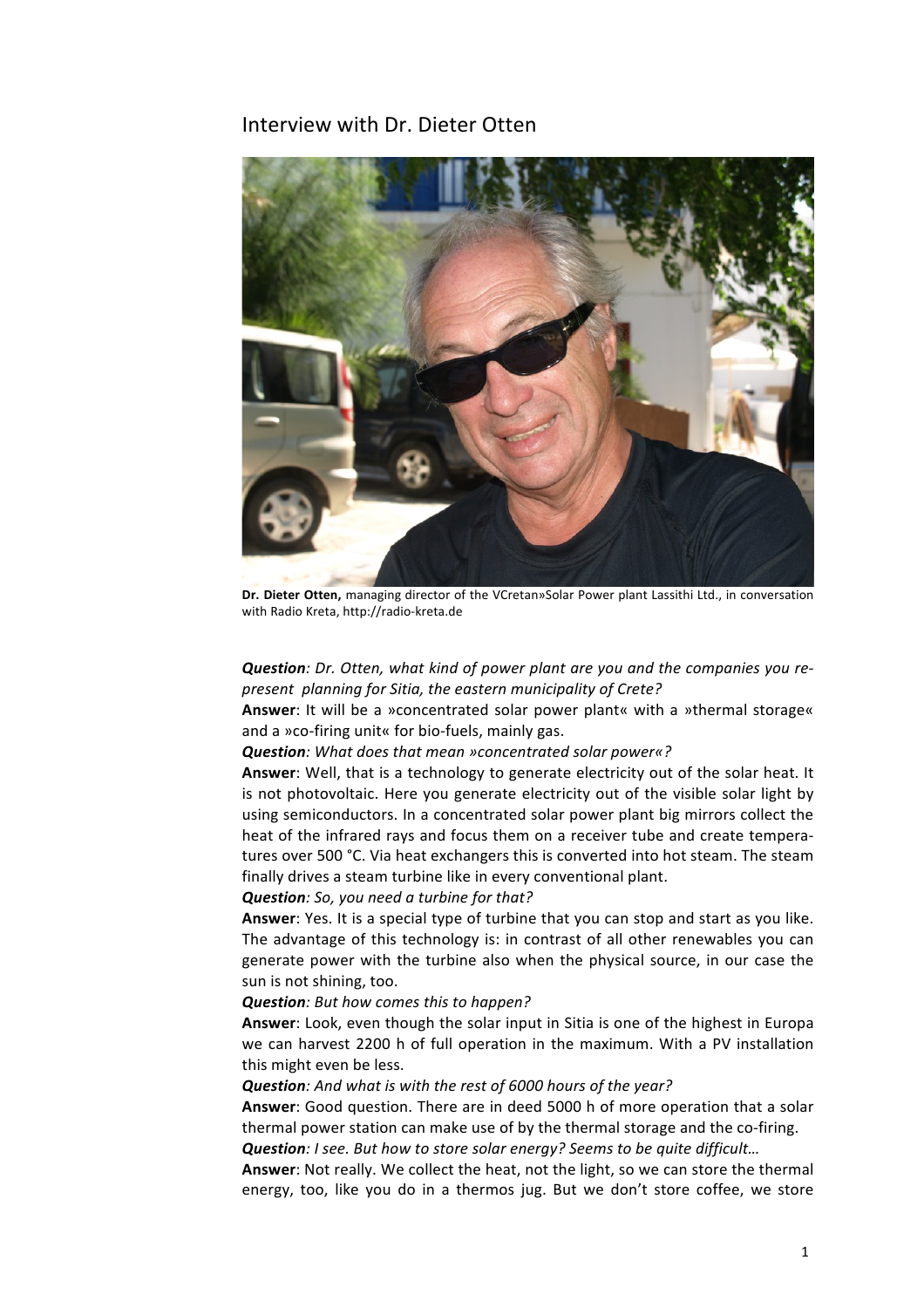molten salt. 330°C hot liquid salt is storing thermal energy much better than coffee. Think of the cold coffee in front of you. And now, after the sun is down, we generate steam from the hot salt in the storage, our giant jug so to say.

**Question**: OK, and how many hours can you save the energy?

**Answer:** Basically for 10 h but it depends – as always - on the details, significantly on the number of mirrors you have installed.

## **Question**: How that?

**Answer:** Well, a plant needs a certain number of mirrors for the operation over the day. These mirrors are totally in use for the running turbine. For storing the sun simultaneously in the storage while the turbine operates you need supplementary mirrors logically. More mirrors, however, means more place or better land. But on Crete the land is quite restricted. So, in our case we can install supplementary mirrors only for 3 hours per day - more land we don't have.

**Question**: Is that enough or is that to small in comparison to other plants like in *Spain who store 7 hours or so?*

**Answer**: No, it is not to small. The size depends on how you use the storage. We need it mainly to fill the gaps in the daily sunshine.

**Question**: Gaps in the sunshine? What does it mean?

**Answer**: Look, we operate a meteorological research station on our site in Sitia since 2008. The station measures the solar input, the rain, the wind, all relevant weather data. We feed a computer with the data and so we get a full computer simulation of the plant. This simulation shows that we have actually only 120 days a year with full bright sunshine. There are on the other hand about 80 days we cannot operate the solar field because of rain or heavy wind. The rest are days with partly strong interruptions in sunshine which must result in a volatile input of energy in the Grid.

**Question**: Seems to be not so good for the off-taking and grid managing part, the *public power company on Crete…*

Answer: You are right; it is close to a disaster. To manage volatile renewable energies you need millions of investment into the grid. Look at the German discussion right now. But poor Greece is not wealthy Germany. You don't have the money here. So, the better solution is what we do: we store the energy and avoid the volatile input. We say, don't use PV use CSP on Crete in the recent situation. You understand?

# *Question: Yes I do. So, you try to supply power in a steady line to the PPC in stead* of volatile curves like PV and wind and make a saver supply?

Answer: Exactly. But gaps in the sunshine are only one problem we have to solve. The other one is do deal with the bad weather on Crete and the night hours. We cannot operate and we cannot store when there no sunshine. This why we have the license to co-fire the turbine when there is no sun and the storage is empty.

## **Question**: Wait a minute; what do you mean by co-firing?

**Answer:** Co-Firing means that we drive the tur bine also with steam that is generated by burning fuels in special Co-Firing Unit, the CFU. Of course only when the sun does not shine. But in contrast to the generic burning of cancer causing Marine Fuel Oil or diesel fuel on the Cretan island we are going to use renewable and clean bio-fuels.

### **Question**: What do you understand by »bio-fuels«?

**Answer:** Basically this are all fuels made from biomass and or municipal solid waste. Bio-fuels are on the market and traded as commodities. For good prices. At the moment we prefer Jatropha oil, Bio-Ethanol or SynGas which is generated when municipal solid waste is converted in plasma converters to a gas close to methane which is an excellent bio-fuel for CSP plants. But we have not decided what fuel we will use.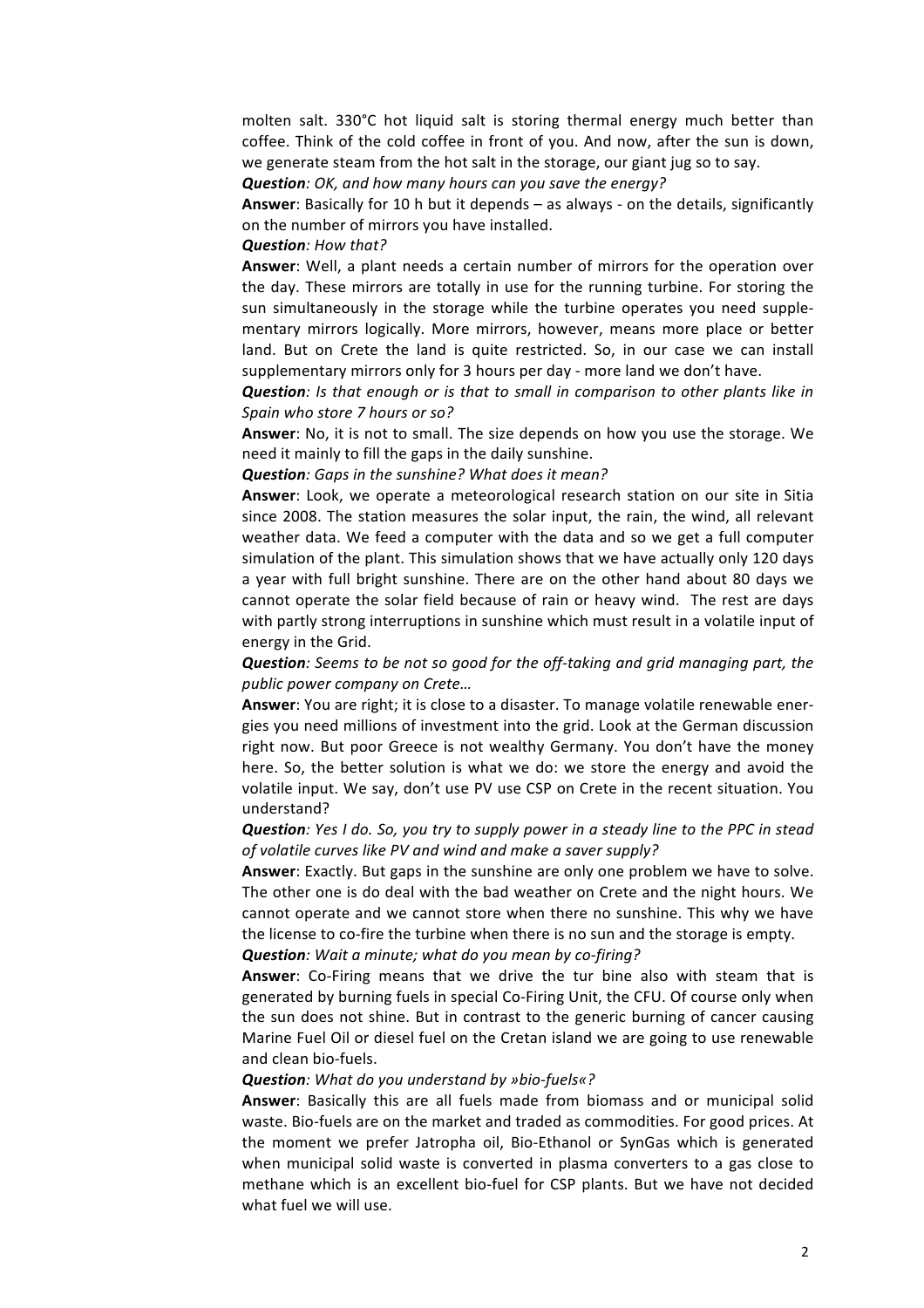*Question: Bio-fuels are mostly non-toxic, but Jatropha Oil - we read - is considered toxic, isn't it?*

**Answer:** Yes that's true. But Jatropha is (not very) toxic but only under 50°C. If refined however the oil is heated over  $50^{\circ}$ C - and no more toxic. If we will use Jatropha, we take of course the refined and not the crude oil, ergo we should use the non-toxic oil.

**Question**: OK. And what do you mean by SynGas and waste conversion?

**Answer:** Well, municipal solid waste is an enormous energy resource. But we are so stupid to keep it in landfills and »waste it« (laughs). Furthermore landfills are dangerous places and forbidden by law. What so ever; to convert waste to energy is an easy task now - after years of research and industrial progress. The best way is to collect the waste un-separated, put it into a (municipal) converter unit able to generate plasma heat of 3000°C and to make gas out of it.

**Question**: But this is a kind of waste incineration, isn't it? A very disputed ap*proach at least…*

Answer: No. Don't mix that. Plasma gasification is no waste incineration. The one has nothing to do with the other. Whereas waste incineration is dangerous in deed because of the effects of burning waste at »low« temperatures of about 800 $^{\circ}$ C, the new technology of gasification solves all the problems of incineration totally and completely by the use of the extremely high temperatures. With temperature over 2000°C all dangerous and toxic parts of the carbon molecular chain are annihilated and made to gas, to methane and carbon dioxide. Nothing else. This is really a completely clean and safe waste processing - and a very smart business, too, if you find some one that is going to buy that gas.

**Question**: Sounds good, but what has this to do with HYPERION 1?

Answer: A lot. Sitia has a big waste problem and operates a very dramatic landfill. If you have ever been there you know what I mean. This landfill is only some km direct line away from the location of HYPERION 1. For several times we have already proposed to convert the municipal waste of the region to gas and sell that gas to HYPERION 1. In the mean time there has appeared already a consortium of companies that offers to build and run such a station for and in the name of the municipality. Our company on the other hand wants to build a small pipeline to the landfill and buy the SynGas from there if such as plant would be constructed here. The premise for a plant should be there - as far as we know. The amount of waste coming from the Sitian region really is enough to co-fire some 200 GWh of electricity. That means, if Hyperion 1 is going to buy that gas form the municipal gas plant with a long term contract for let's say 20 years, this brings millions of Euros in to the municipal budget.

**Question**: You mean HYPERION will buy all the gas that could be generated from *municipal waste, the city gets rid of the local waste problem and will earn millions of Euros by this? Sound like a fairy tale.*

#### **Answer:** What I say...

**Question**: And what shall the municipality do with this money?

Answer: I am not a citizen of Sitia, so I have nothing to say. But I consider my self a friend of the people there. And as a friend I think, the money is desperately needed to improve the infrastructure, better schools, better hospital services, better retirements and many things more that are in the benefit of the ordinary people. And the more we co-fire the more we can close the deficit gap of the Cretan Power supply. If necessary we could contribute 600 GWh of electricity a year and close the gap by 30%.

**Question**: You say, there is such a big gap in the Cretan power supply? Actually? **Answer:** Yes, there is such a gap of 2000 GWh per year minimum. It needs 3 or 4 conventional power plants to fill that gap. But PPC and Greek Government seem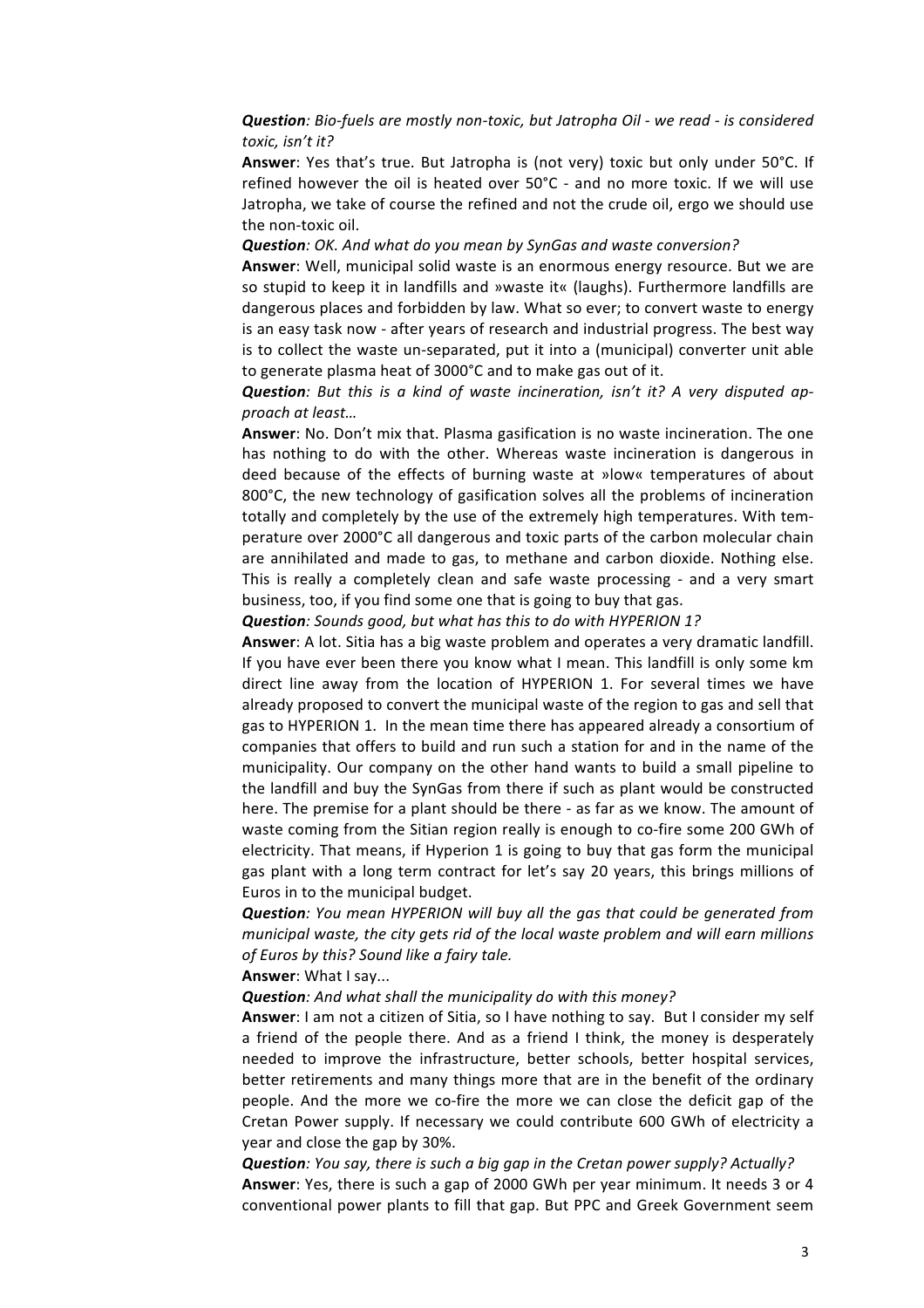not to be financially capable to build that. Foreign investment to build them, due to the crisis is not to be seen. The best chance the Cretans have to solve their power problems is a CSP plant like Hyperion 1 that kills two birds with one stone. Hyperion 1 alone cannot save the whole item but can contribute significantly.

# **Question**: And the proofs?

Answer: Well, there are several international studies about the Greek non connected islands and their power supply system, one even from the Iceland Power Authority. This study for example has stated a gap of 2000 GWh in the year 2020. So, that is what I refer to.

**Question**: Reading Greek or better Sitian internet sources one finds some critical *remarks* to your project. Some voices there say Crete shall not be the socket of *Europe and speak about a new kind of eco-imperialism of mainly German utilities* that want to exploit people and environment. What do you answer?

**Answer:** In my eyes this is nothing but propaganda and not very clever, too. What does it mean to tall Crete »the socket of Europe« when you simply cannot export the electricity from the island because Crete is not connected with the mainland. The generated power must forever stay on the island. There is no way out. The Cretan electricity market - by logic  $-$  is for the Cretan citizens and their tourist guests, only. And every kilowatt-hour generated here by renewable sources is desperately needed by the Cretan economy.

## **Question**: But why only by renewables?

**Answer:** Because there is no other domestic source. This is also true in the next 5 years even in the unlikely case of domestic companies finding and extracting oil or gas in the Cretan Sea because of the lack of new gas or oil plants on Crete.

But I would like to bring in another argument about the cited energy imperialism. In my eyes, there really exists a kind of energy exploitation of the Cretan people by foreign forces. But a completely different one and no body seems to see that or to speak about it.

#### **Question**: What you mean by that?

**Answer**: Look, Crete is not connected to the mainland grid – like all other Aegean islands too. The island therefore is completely dependent on oil imports for the power supply. 86% of the power is made from Marine Fuel Oil and Diesel that is imported from Iran and Arab countries. In reality Cretan money goes into the pocket of Multinational Oil Corporations the Mullahs or the Sheiks. That's what I call »real energy imperialism«. RES on Crete are completely the opposite: they are a kind of liberation to ease the grip of the Multinational Oil Corporations. And not to forget: this oil based mono-structure leads to inacceptable high prices in the generation of electricity on the island. The Cretan consumers do not really notify that because the electricity prices are supported by indirect public subsidies. But every kilowatt hour they consume to cook or to turn on the lamp or to condition the air they contribute to increase the deficit and the economic disaster.

**Question**: But the prices for the renewables are also very high especially by the *renewable energy remuneration fees of the Law 3851 you will get for CSP plant. Is* that not the same or even worse?

**Answer:** That is a very interesting point you touch. Yes, the Law 3851 gives the independent power producers of renewable energy in Greece a guaranteed remuneration fee that is taken from an extra charge for renewables added on the normal electricity bill tariff of the consumers. But look, it is an open secret that the Cretan power generation with Diesel or Marine Fuel Oil is far more expensive than the tariffs for the renewables. The studies speak of costs up to 0.35  $\epsilon$  per kWh. That means, the price for conventional power on Crete is probably significantly higher than the price for renewables. But whereas the renewables are transparently sponsored by the consumers' extra charge for renewables the fossil fuels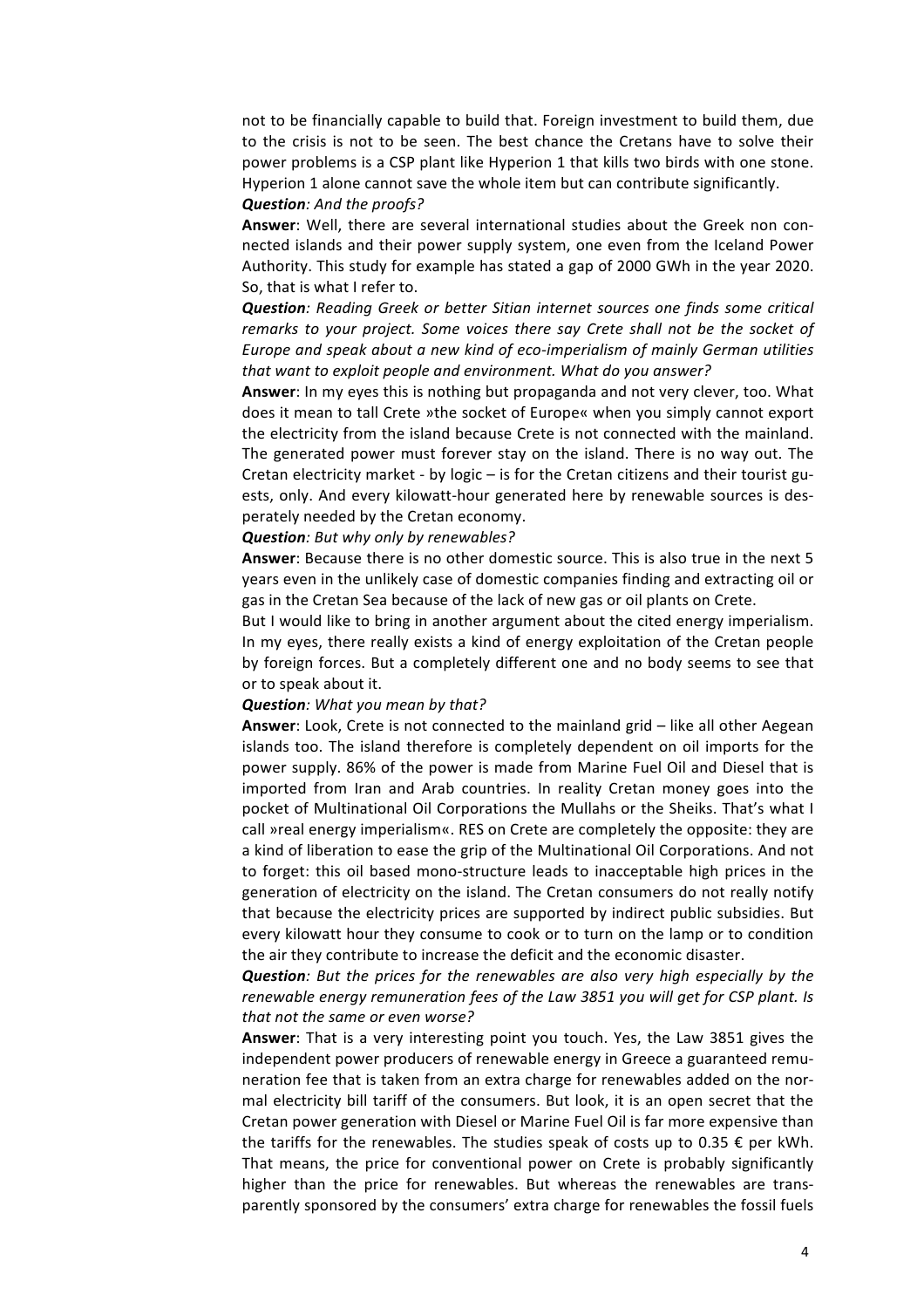are inwardly supported by the government, and nobody cares about the 500 Millions Euros that are probably pumped every year in the ailing power supply on Crete. 

#### **Question**: But that was not my question...

**Answer**: So, to answer exactly to your question: Renewables are cheaper than fossil fuels or are merely the same - on the short run. On the long run, however, solar power of a concentrated solar power plant exceptionally will be cheaper. We think about price of 0,09  $\epsilon$ . That is a cost decrease of 70%. And not forget: this will happen when the prices for fossil fuels will go up in the future.

**Question**: How that? Where do you get this price fall from?

Answer: After the amortization phase, that means when the loans are paid back, we have only the operation and maintenance costs. The solar energy is for free. Don't forget that.

**Question**: Let me come to some other critical remarks. What is with the water *such* a power plant needs and must be taken from the wells in the region so that the power plant will take the water that is needed by farmers and households?

**Answer:** That is true only if you apply a water-cooling system. But HYPERION will be cooled by air. The water this plant will use is needed for the employees and the washing of the mirrors. In total this is less water than a 5-Star hotel in Sitia is consuming in a year. But since there is a lot of surface water on the plain we have decided to take the water from this source. We are going to capture the surface water in cistern reservoirs like the farmers did in the past. We have found at least one small cistern from the last century on our promise. So, we will take our water not from the wells. We will take it from our cistern system. The good news is that we probably will capture much more water than needed and we can give this surplus water to the farmers around. So, we don't take any water away from Sitia. We do the opposite: we will deliver water to the region when water will be short.

**Question**: That is really an interesting offset for the people in Sitia, I think. Apropos offsets, you speak about the employees. How many jobs will really be created by HYPERION 1. I ask this, because some sources on Crete put this in question *hardly.*

**Answer:** Well, we calculate with 70 employees. In a comparable investment of a concentrated solar power plant in Spain, Andasol 3, there are 55 employees to be found, but the co-firing, which is not part of the concept in Spain, needs about 15 people more. During the construction phase 450 people will be hired for building the plant. Now, if some people say, they know for sure that a solar plant of that size employs normally 2 or 3 people an not more, because they have the information from solar plants of the same size, they confuse photovoltaic plants with concentrated solar power plants. Indeed a PV station employs only a very small number of people. But a concentrated solar power plant is a real job machine.

*Question:* What is about the argument some people call »optical pollution«. A *power plant like Hyperion could have a negative impact on tourism.*

**Answer:** No. There is no »optical pollution«. Look, the plant is constructed on a plain 450 m above sea level. You cannot see it. There are no cooling clouds to be seen over the plant because of air cooling, nothing like that. The plant is hidden behind the mountains and cannot be seen from any point of tourists' interest. The only way to see it is to climb up the hills and visit the plant. And even then it is hard to see because it is hidden also behind fences and trees, we plan to plant.

**Question**: But there seems to be to a conflict with the project of the Geo Park Sitia. *What to you say to this argument?* 

**Answer**: We don't see any conflict. A Geo Park - as far as we understand this - is not and area of parkland. It is a normal physical area with some touristic points of interest that demonstrate and illustrate the geophysical character of the region,